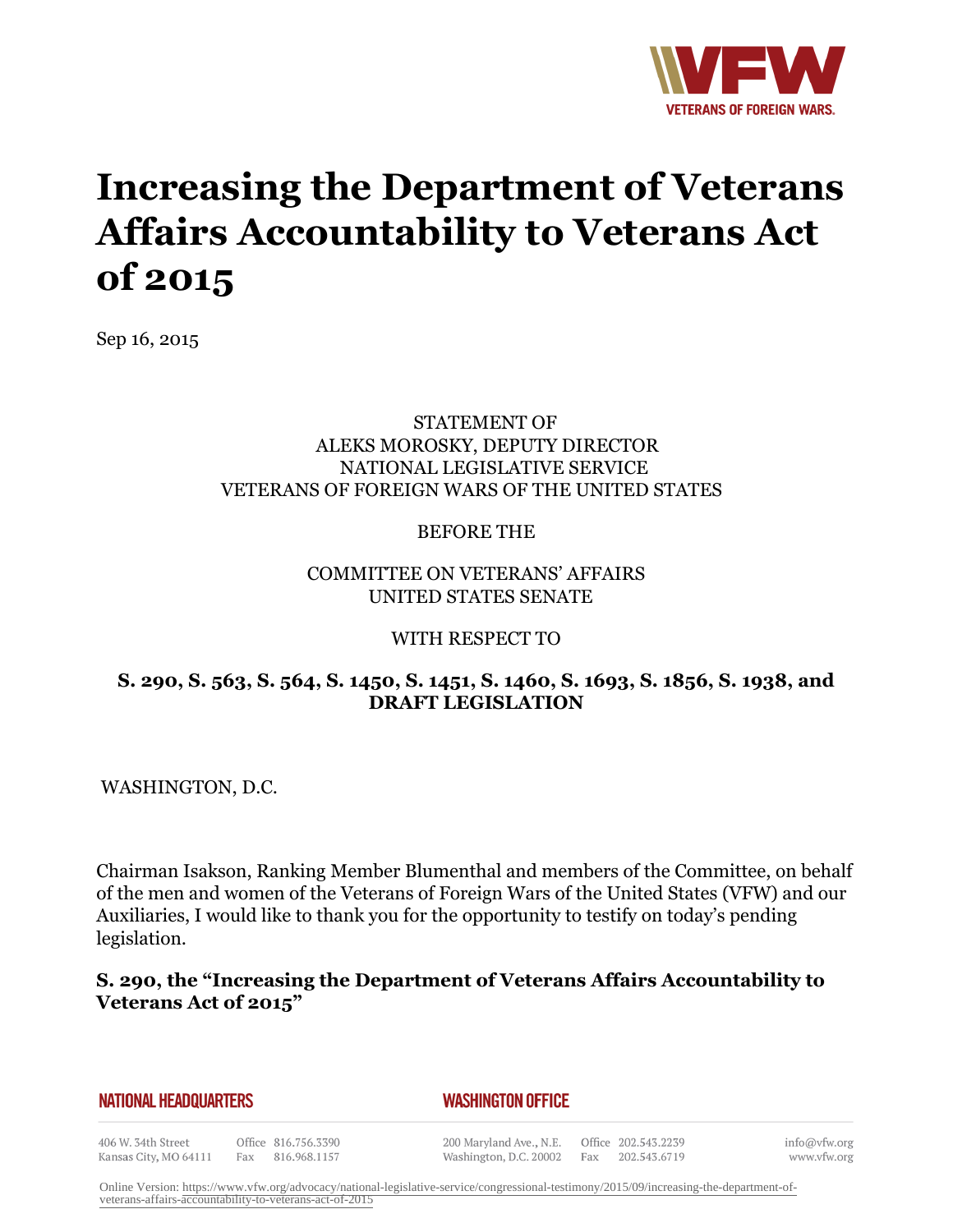One of the greatest needs within the Department of Veterans Affairs (VA) is culture change. Like most places, VA employees work in an environment that rewarded specific outcomes based on specific performance standards. Unfortunately, over time, these outcomes became unattainable. But instead of evaluating why standards could no longer be met, VA leadership put pressure on employees to achieve the unattainable. This left employees with two options – be a poor performer or find a way to do the impossible. All too often, the doing the impossible was the wrong thing to do.

Now VA is left with an employee-base that has been trained to believe that doing the wrong thing is right. To change this paradigm, VA needs the authority to take quick and decisive actions against those senior managers who perpetuate doing wrong and ensure they have proper training so they will be the leaders VA needs them to be. S. 290, takes steps to do both.

Section 2 will allow the Secretary to reduce a Senior Executive Service (SES) retiree's annuity payment when the SES employee is found guilty of a felony, for the period of time the felony occurred. Simply put, if an SES employee is under investigation for that crime, and they choose to retire, VA will be able to reduce that employee's retirement annuity by the number of months or years that employee committed the crime.

Veterans cannot understand and they should not have to accept that a VA executive can commit a crime and opt to retire without any consequence. The VFW supports Section 2.

Section 3 redefines the SES performance appraisal system and ensures SES employees have quality training. Accountability goes much further than firing employees. Quality training and job performance evaluations provide employees with a clear understanding of their job expectations and how to best execute their duties, as well an annual opportunity to honestly review that performance. Section 3 limits the number of SES employees who can receive "outstanding" level to 10 percent of employees and allows 20 percent to receive "exceeds fully successful" level evaluation. This will prevent the practice of making every employee outstanding; leaving the employee to believe there is no room for improvement. The second part of this section establishes a review of the current SES training program, ending with a report on any areas that need to be improved. The VFW supports Section 3.

Section 4 limits the period of time VA can place an SES employee on administrative leave, but provides VA the ability to extend that period of time if they report to Congress why that employee's administrative leave lasts longer than 14 days. The VFW sees this provision as more of a congressional oversight role than a disciplinary tactic. Congress should know why executives are on extended administrative leave and what VA is doing to either bring that employee back to work or removed from service. The VFW supports Section 4 of this legislation.

## **S. 563, the "Physician Ambassadors Helping Veterans Act"**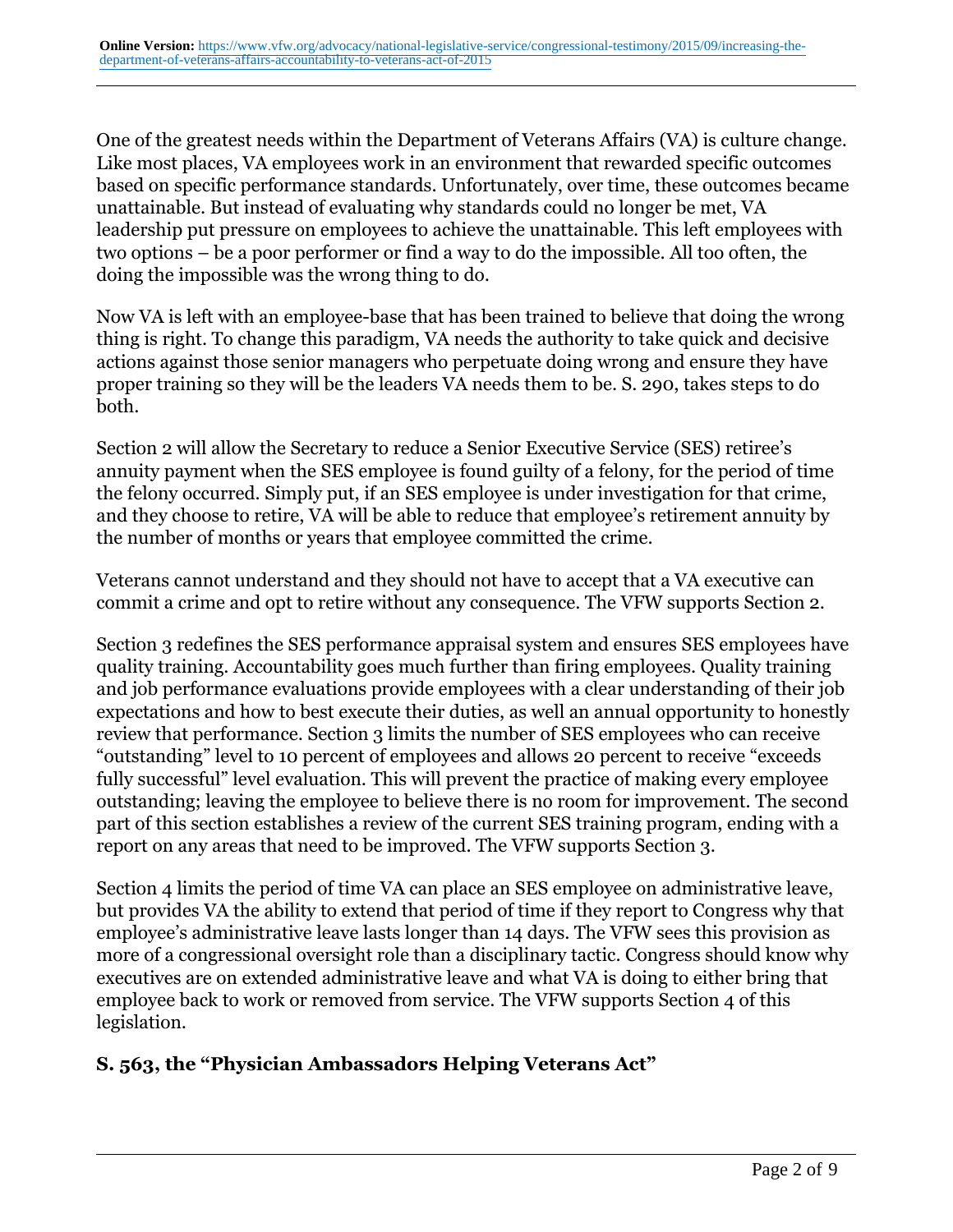This legislation would streamline the process health care providers undergo when applying to volunteer at VA medical facilities. The VFW supports this legislation and would like to offer suggestions to strengthen it.

VFW members and their families embrace the spirt of volunteerism. Every year, more than 10,000 VFW and Auxiliary members volunteer their time at VA facilities throughout the country. With their assistance and the support of more than 66,000 additional volunteers, VA is able to maintain vital programs that help veterans reintegrate back into civilian life, provide much needed aide and services to homeless veterans, organize recreational activities that improve patients' quality of life, and expand access to care for veterans. Unfortunately, the process volunteers are required to undergo is often cumbersome, especially for physicians who wish to volunteer their time at VA medical facilities. Such physicians must go through processes that were designed for health care providers being hired by VA medical facilities, to include the credentialing process.

This legislation seeks to streamline that process by establishing at 60-day deadline for VA to complete the credentialing process for volunteer physicians. While the VFW supports expediting the approval process for volunteer physicians, we do not support establishing an arbitrary deadline for the VA credentialing process. While it may be grueling at times, the credentialing process serves to ensure the safety of those under VA's care and should not be unduly rushed. We also fear such a mandate would result in VA medical facilities prioritizing volunteer physicians over new hires in an effort to meet statutory requirements, further delaying VA's lengthy employment process. That is why we urge the Committee to amend this legislation and require VA to develop a new hiring process specifically tailored towards volunteer physicians. The new process must not impede a medical facility's ability to process applications for new hires. It should, however, reduce or eliminate requirements that may not be necessary for volunteer physicians, such as requiring a minimum of three references from previous employers.

As the demand on the VA health care system continues to grow, opportunities for new volunteers will also grow. However, not all VA medical centers have staff dedicated to recruiting volunteers, developing volunteer assignments, and maintaining a program that formally recognizes volunteers for their contributions. That is why the VFW supports requiring each VA medical center to have at least one volunteer coordinator to establish a relationship with local organizations, recruit new volunteers, and serve as the initial point of contact for persons seeking to volunteer at VA medical facilities. However, volunteers must not be considered a solution to VA's staffing shortages. The VFW continues to believe that the only way VA can provide veterans the timely access to the care they have earned and deserve is by ensuring VA has the resources and tools necessary to maintain appropriate staffing levels at each VA medical facility. Volunteers are a vital force multiplier, but VA cannot rely on volunteers to meet the health care needs of our nation's veterans.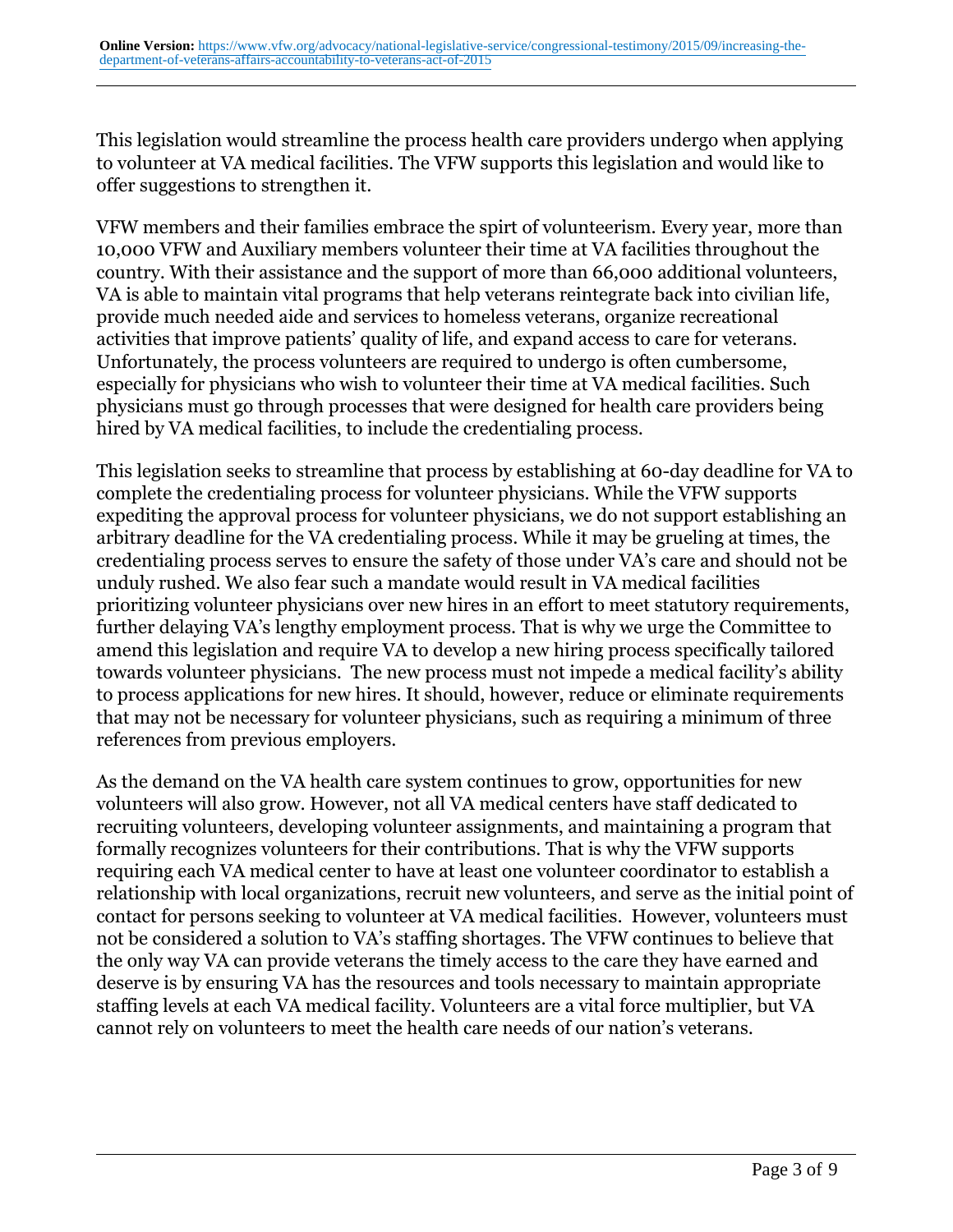# **S. 564, the "Veterans Hearing Aid Access and Assistance Act"**

This legislation would authorize VA to hire hearing aid specialists as full time employees at department facilities to provide hearing health services alongside audiologists and hearing health technicians. Hearing aid specialists would assume many responsibilities currently performed by technicians and audiologists. Although we appreciate this bill's intent to increase hearing health access and reduce wait times for hearing aids and repairs, the VFW believes that VA has the ability to address these issues under its current hiring authority.

The VFW strongly believes that VA must improve timeliness in issuing and repairing hearing aids. A February 20, 2014, VA Office of Inspector General (VAOIG) report revealed that 30 percent of veterans were waiting longer than 30 days to receive new hearing aids, and repairs took an average of 17 to 24 days to complete, far exceeding VA's timeliness goal for those services. According to the report, the long wait times were attributed to a steadily increasing work load, which will likely continue to increase as the veteran population grows older. This problem is compounded by the fact that many audiology clinics are not fully staffed. Additionally, VAOIG found that the Denver Acquisition and Logistics Center, which performs major hearing aid repairs for VA medical centers nationwide, lacked an adequate tracking system for the devices it receives.

However, adding a new class of provider whose scope of practice overlaps that of existing employees does not get to the root of the problem. To fully address these issues, VA must develop and periodically evaluate the staffing levels and scope of practice for audiologists, hearing health technicians and other health care professionals to ensure VA audiology clinics have the staff necessary to meet timeliness standards.

## **S. 1450, the "Department of Veterans Affairs Emergency Medical Staffing Recruitment and Retention Act"**

The VFW supports this legislation, which would grant VA medical facility staff the ability to have flexible working hours that best suit the demand for health care by the veterans they serve. In response to last year's access crisis, VA has made a full fledged effort to increase access for veterans who rely on the VA health care system for their health care needs. In the past year, VA has completed more than 2.7 million additional appointments at VA medical facilities than previous years by expanding clinic hours, adopting best practices from the private sector, and increasing the number of health care employees by more than 12,000. Yet, VA continues to face numerous challenges in meeting the growing demand on its health care system.

One of those challenges is the statutory 40-hour work week limitation for title 38 employees. While most health care providers work a traditional 40-hour work week, hospitalist and emergency room physicians often work irregular schedules to accommodate the need for continuity of efficient hospital care. The VFW supports efforts to eliminate this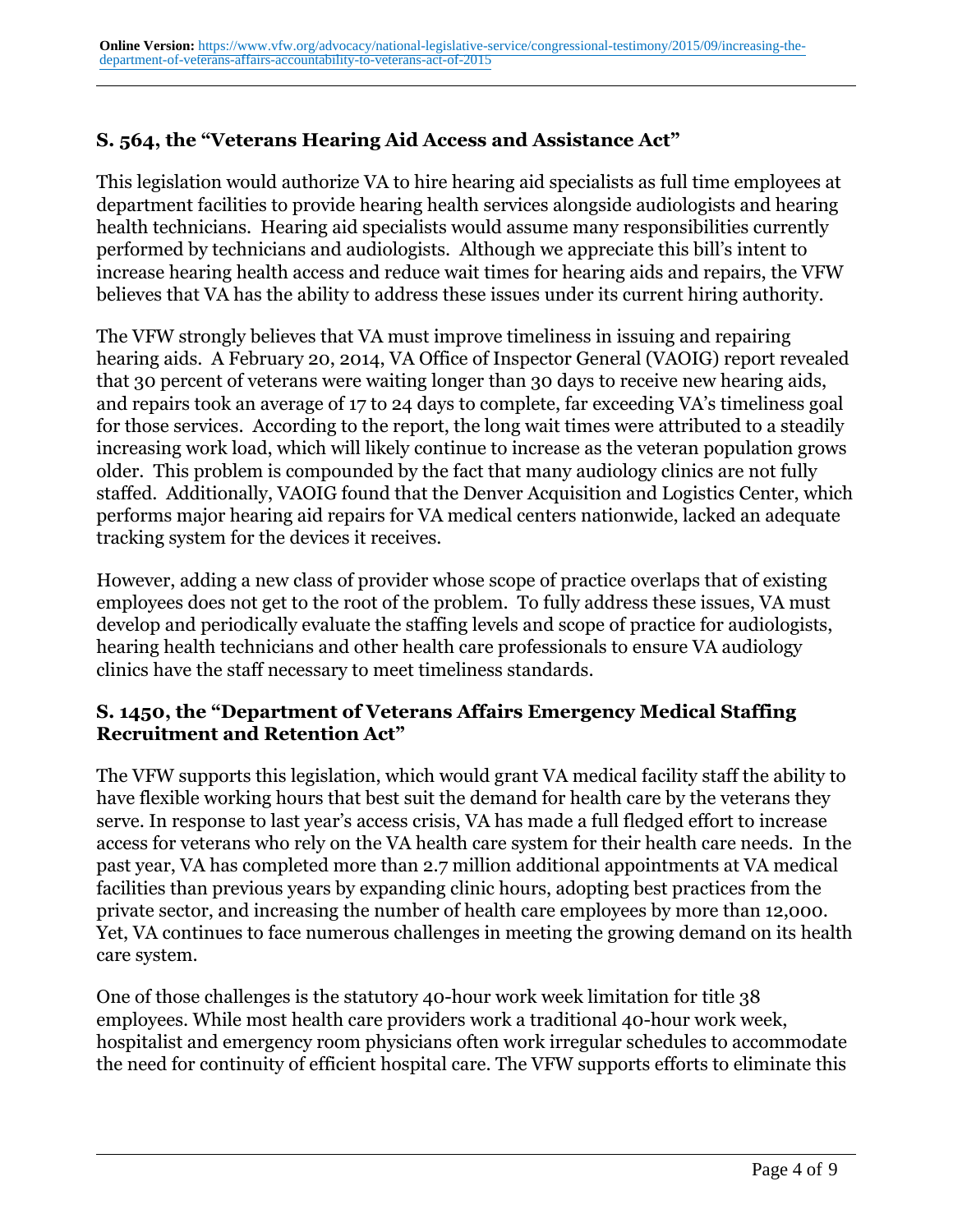access barrier and improve VA's ability to recruit and retain high-quality hospitalist and emergency room physicians.

# **S. 1451, the "Veterans' Survivors Claims Processing Automation Act"**

The VFW supports the intent of this legislation, which would allow VA to pay benefits to veterans' survivors who have not filed formal claims, so long as there is sufficient evidence in the veteran's record to establish eligibility. Covered benefits would include Dependency and Indemnity Compensation (DIC), Death Pension, funeral expenses, and accrued benefits. This would allow expedited access to benefits for survivors, while also giving VA an additional tool to reduce the claims backlog by issuing decisions more quickly. Often, veterans' records already include the documents necessary to grant benefits to his or her survivors. Such documents may include DD Form 214, service-connected disability ratings, medical records, and household income information. The VFW believes that survivors should not be made to fill out unnecessary paperwork or resubmit evidence when adequate documentation is already on file. We do believe, however, that the survivor should also have the opportunity when providing notification of the veteran's death to submit necessary documents that may not be contained in the record, such as the death certificate, without the need to file a formal claim. Additionally, we believe that this legislation should require VA to issue a report on how many survivors are granted benefits under this authority, in order to ensure that it is properly utilized at all VA Regional Offices and Pension Management Centers.

# **S. 1460, the "Fry Scholarship Enhancement Act of 2015"**

The VFW supports this legislation, which extends the Post-9/11 GI Bill Yellow Ribbon Program to cover recipients of Marine Gunnery Sergeant John David Fry Scholarship.

The Fry Scholarship is available to surviving children and surviving spouses of active duty members of the Armed Forces who died in the line of duty on or after September 11, 2001. The scholarship provides full tuition and fees paid directly to the school for all public school in-state students capped at a statutory maximum amount per academic year equal to the post-9/11 G.I. bill.

Currently, dependents of living veterans who are eligible for Transfer of Entitlement under the Post-9/11 GI Bill may participate in the Yellow Ribbon Program, which covers additional costs for out-of-state tuition or private colleges and universities. Recipients of the Fry Scholarship, however, are not eligible for the Yellow Ribbon Program. The VFW believes this must be corrected. In no instance should the dependents of those who made the ultimate sacrifice receive a lesser benefit than others.

## **S. 1693, to expand eligibility for reimbursement for emergency medical treatment to certain veterans that were unable to receive care from the**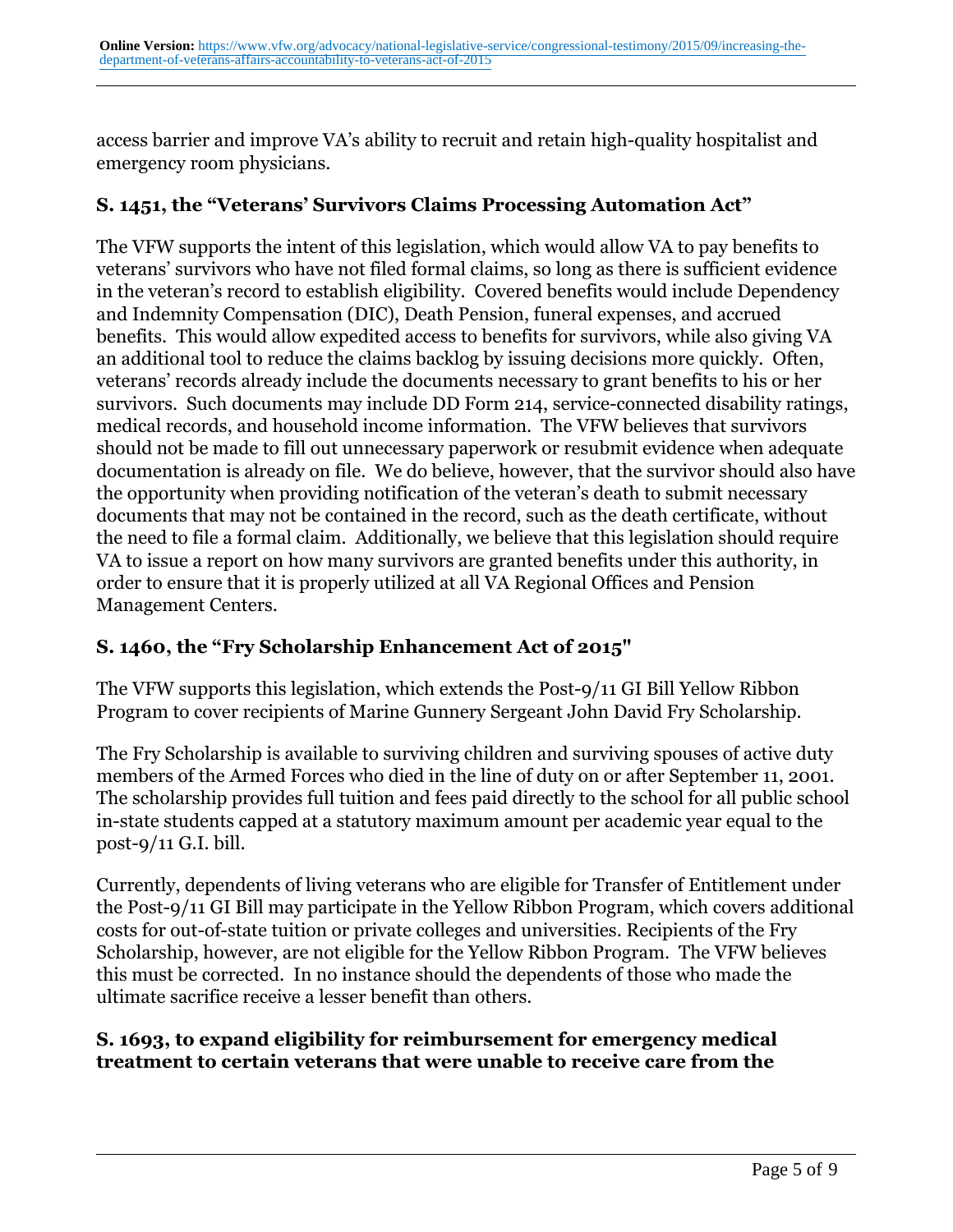#### **Department of Veterans Affairs in the 24-month period preceding the furnishing of such emergency treatment.**

The VFW supports this legislation which would authorize VA to reimburse veterans who were unable to receive VA care within a 24-month period for emergent non-VA care. The strict 24-month requirement is problematic for newly enrolled veterans, many of whom have not been afforded the opportunity to receive a VA appointment due to appointment wait times, despite their timely, good faith efforts to make appointments following their separation from military service.

Currently, VA does not have the authority to reimburse veterans if they experience medical emergencies during such a waiting period. This barrier to access has caused undue hardship on veterans who are undergoing the difficult transition from military service back to civilian life and has resulted in veterans receiving unnecessarily large medical bills through no fault of their own. VA is aware of this problem and has requested the authority to make an exemption to the 24-month requirement for veterans who find themselves in this situation. The VFW strongly supports this legislation and believes that long appointment wait times should never prevent veterans from seeking the emergent, possible life-saving, care they need.

## **S. 1856, the "Department of Veterans Affairs Equitable Employee Accountability Act of 2015"**

This bill provides a long list of provisions aimed at improving accountability within VA. The VFW supports the vast majority of these provisions, but has concerns with its proposed employee suspension and removal process.

Section 2 of the bill would amend Chapter 7 of title 38 by including a new paragraph that outlines the suspension and removal of employees for performance or misconduct that is a threat to public health or safety. While it is critically important to ensure the safety and health of veterans, the narrow definition of performance or misconduct this provision provides would be limited to health care providers and only in cases when negligent care is involved. This leaves out a vast majority of employees and situations when removal should take place.

The VFW suggests that reasons for removal be broadened to include gross mismanagement, gross waste of funds, abuse of authority, as well as the clear and direct threat to public health and safety that are current in the legislation. This will allow the Secretary to quickly remove an employee based not only on the harm they bring to veterans but also the harm they bring to other employees and VA.

While the VFW supports your proposal for immediate removal of employees without pay, the remaining procedures for removal and appeal process have considerable differences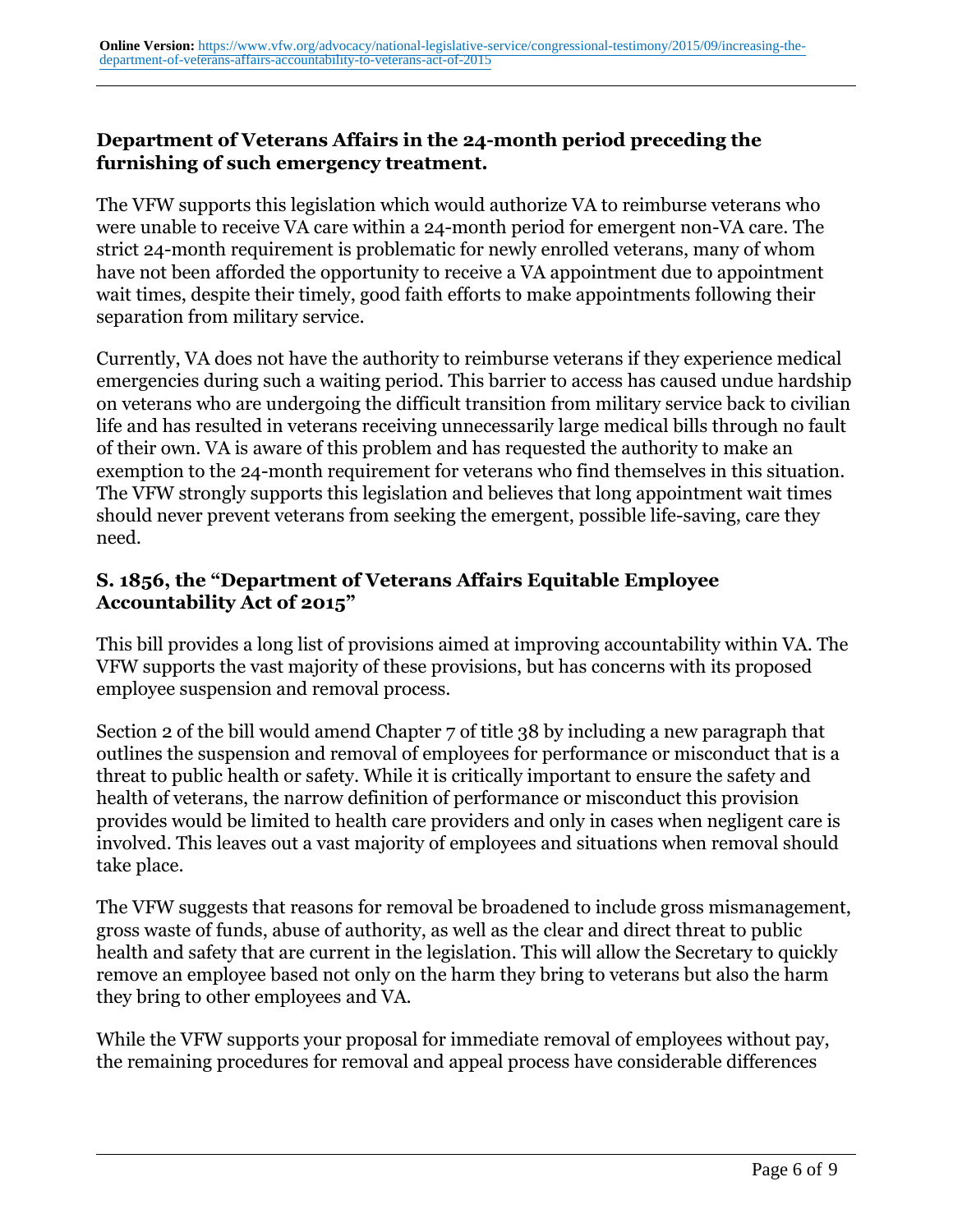with H.R. 1994, which the VFW supports. Our membership insists that a prompt removal process be developed to give the Secretary broader authority to remove bad employees. The VFW looks forward to working with both parties to find common ground and a final solution to removing bad actors from VA's workforce.

The VFW supports the remaining sections of this bill, as they provide clearer guidelines on evaluating job performance and personnel actions, improve management training, provide promotion opportunities for technical careers and improve medical oversight, among other provisions. Each of these will improve overall accountability and sustainability of a quality workforce.

# **S. 1938, the "Career-Ready Student Veterans Act"**

The VFW supports this legislation to ensure that education programs in fields that require licenses and credentials offer the proper programmatic accreditation necessary for employment in each state as a condition of GI Bill approval.

Some schools offer degrees that do not provide graduates the needed credentials to qualify for certain professions. Worse yet, many of these schools offer prospective students unclear information about programmatic accreditation and the requirements for professional certification. Some schools use terms like "fully accredited," which in theory may be true for the institution, but in reality do not offer the programmatic accreditation needed to secure employment. Unfortunately, student-veterans often fall prey to misleading recruiting sales tactics. We believe that student veterans need to be given the resources to be informed shoppers when deciding how best to use their education benefits.

## **Discussion Draft**

The VFW supports this draft bill, which offers a variety of enhancements to the way GI Bill benefits are processed.

Section 1 would streamline how VA approves initial claims for Post-9/11 GI Bill (Chapter 33) beneficiaries. Although improvements have been made in recent years, we remain concerned that it still takes too long to approve initial claims, due to outdated business practices. Currently, claims processors must go through a time intensive back and forth with potential student-veterans who accidentally revoke the wrong GI Bill benefit before they can properly enroll them in Chapter 33. This bill would allow VA to make a reasonable effort to contact the veteran to enroll them in the most advantageous benefit.

The section also adjusts how VA reimburses veterans eligible for the Montgomery GI Bill (Chapter 30) and who have paid into the benefit, but elect to use Chapter 33 instead. Currently, Chapter 30-eligible veterans who elect to use Chapter 33 must wait until they have finished using their benefits before VA can repay them for their Chapter 30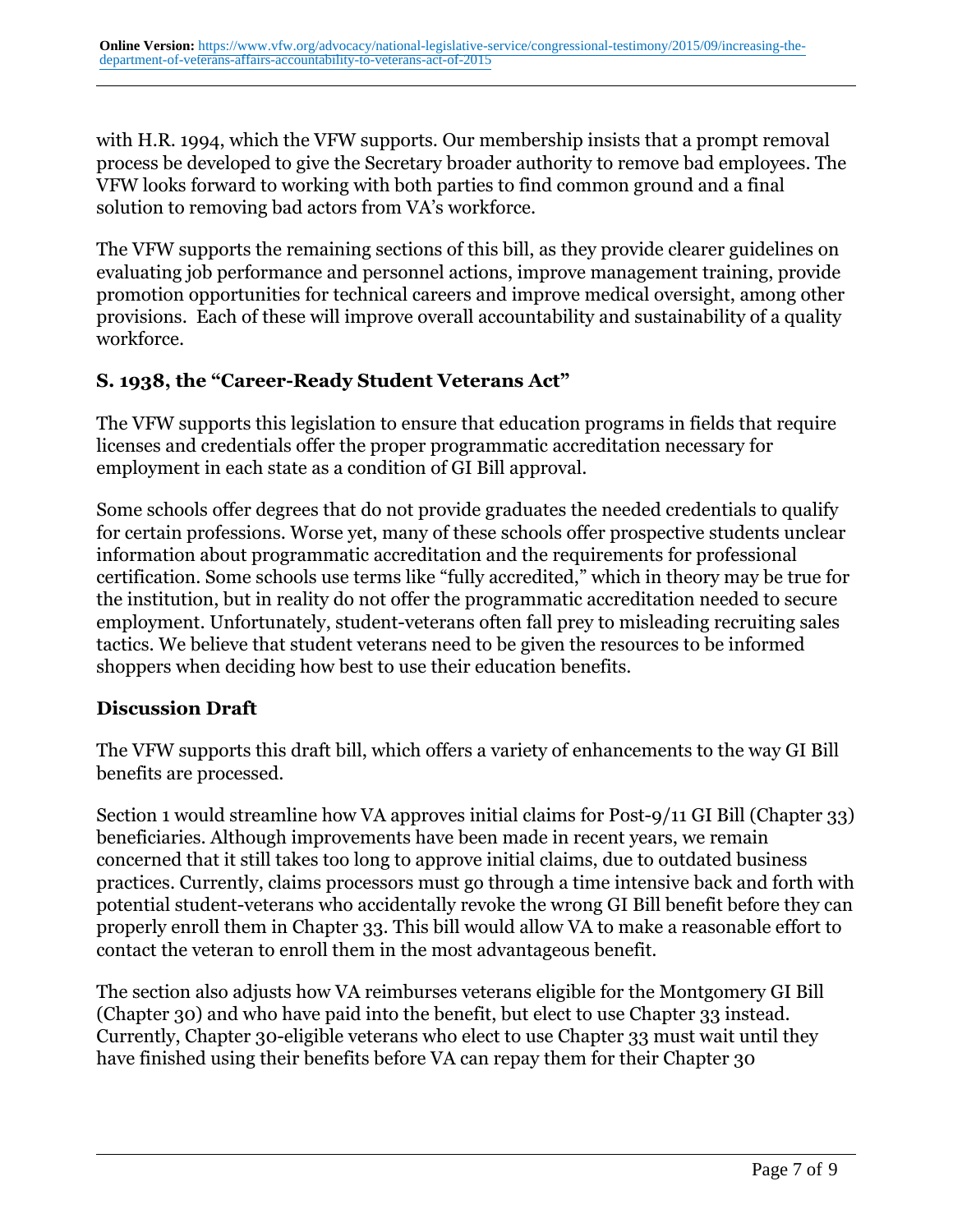contribution. Under this legislation, the Chapter 30 contribution would be prorated and added into living stipend payments while veterans are enrolled in Chapter 33, granting them a faster system of reimbursement while they are still in school and need it most. The VFW fully supports this section.

Section 2 would allow educational institutions to report enrollments to VA as groups, districts or consortiums. The VFW supports this, believing it will bring consistency across the different chapters of GI Bill benefits, making it easier for VA to determine beneficiary status and track student-veterans as they seek to accomplish their academic goals.

Section 3 places a cap on the amount of tuition and fees that may be paid under the Post-9/11 GI Bill for programs of education in which a public institution of higher learning enters into an agreement with another entity to provide such education. The cap would be set at the same amount allowable for private and foreign institutions of higher learning.

Currently, third party training programs that contract with public schools are able to charge unlimited fees since public schools have no set dollar amount cap. The law states only that the Post-9/11 GI Bill covers the actual cost of in-state tuition and fees. Last year, it came to light that some contracted flight training programs were charging exorbitant fees, which far exceeded the cost of an average in-state education. The VFW believes this is a loophole that must be closed by placing reasonable caps on these sorts of training programs.

Still, we believe that veterans should have a path to receive the training necessary to enter highly technical, high demand fields like aviation, which offer good paying jobs to those who are qualified. We also recognize that it may not be realistic for certain flight schools to provide that training within a \$21,235.02 cap per academic year. For this reason, we encourage the Committee to further examine this issue in order to determine what reasonable caps might be for flight training and similarly contracted training in other high demand fields, so that veterans can continue to have access to these kinds of programs, but that such programs offer transparency in their fee schedules and cannot simply charge the government an arbitrary rate. This is why the VFW also continues to support strict enforcement of standing VA policies, like the 85/15 rule, which ensures that third party contractors and their partner schools are charging appropriate fees, while continuing to offer high quality training to veterans.

The VFW supports section 4, which would require VA to make available to institutions of higher learning, by secure internet website, information on the amount of education benefits each student-veteran has remaining. This will allow schools to provide better counseling to veterans on how best to maximize their remaining benefits to achieve their academic goals.

Section 5 would codify the authority of State Approving Agencies (SAAs) to inspect and approve non-college degree (NCD) programs at not-for-profit institutions of higher learning